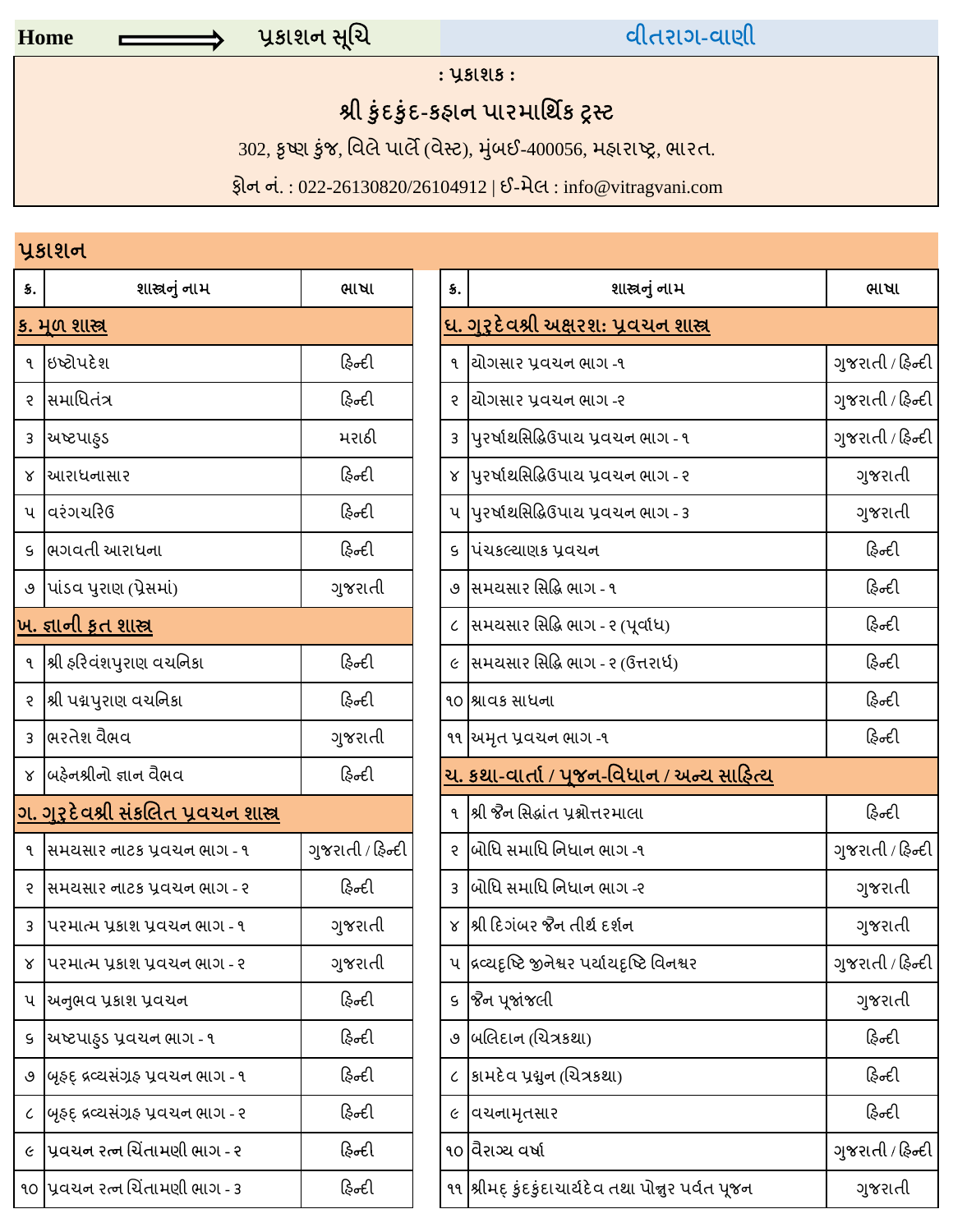|    | વીડિયો ડીવીડી                      |                  |    | MP3 સીડી / ડીવીડી                                                                                  |
|----|------------------------------------|------------------|----|----------------------------------------------------------------------------------------------------|
| S. | વિગત                               | ભાષા             | S. | વિગત                                                                                               |
|    | કઠાન કમબદ્ધ કથા ભાગ - ૧            | ગુજરાતી / ફિન્દી |    | ૧  વીતરાગ-વાણી ડીવીડી ૧ થી ૧૭ (ગુરૂદેવશ્રીના પ્રવચનો                                               |
| ę  | કઠાન કમબદ્ધ કથા ભાગ - ૨            | ગુજરાતી          |    | ૨ વિતિરાગ-વાણી ડીવીડી ૧ થી ૮ (ગુરૂદેવશ્રીના પ્રવચનો)                                               |
|    | 3  નૈરોબી વીડિયો પ્રવચન (૧ - ૧૨)   | ગુજરાતી / ફિન્દી |    | ફરિગીત સીડી (સમયસાર, પ્રવચનસાર તથા નિયમસાર<br> શાસ્ત્રનું પદ્યાનુવાદ પૂ. ગુરૂદેવશ્રી દ્વારા ગાયેલ) |
|    | ૪  દાદર તથા પરમાગમ મંદિરના પ્રવચનો | ગુજરાતી          |    | ४  નૈરોબી પ્રવચન (ગુરૃદેવશ્રીના પ્રવચનો)                                                           |

|     | નીડિચો ડીવીડી                      |                  |                         | MP3 સીડી / ડીવીડી                                                                                |                  |  |  |  |
|-----|------------------------------------|------------------|-------------------------|--------------------------------------------------------------------------------------------------|------------------|--|--|--|
| \$. | વિગત                               | ભાષા             | $\mathbf{s}$ .          | વિગત                                                                                             | ભાષા             |  |  |  |
|     | ૧ કિફાન ક્રમબદ્ધ કથા ભાગ - ૧       | ગુજરાતી / ફિન્દી | ঀ                       | વીતરાગ-વાણી ડીવીડી ૧ થી ૧૭ (ગુરૂદેવશ્રીના પ્રવચનો)                                               | ગુજરાતી / ફિન્દી |  |  |  |
|     | ૨ કિફાન ક્રમબદ્ધ કથા ભાગ - ૨       | ગુજરાતી          |                         | ૨ વિતિરાગ-વાણી ડીવીડી ૧ થી ૮ (ગુરુદેવશ્રીના પ્રવચનો)                                             | ફિન્દી           |  |  |  |
|     | 3  નૈરોબી વીડિયો પ્રવચન (૧ - ૧૨)   | ગુજરાતી / ફિન્દી | $\overline{\mathbf{z}}$ | ફરિગીત સીડી (સમયસાર, પ્રવચનસાર તથા નિયમસાર<br> શાસ્રનું પદ્યાનુવાદ પૂ. ગુરુદેવશ્રી દ્વારા ગાયેલ) | ફિન્દી           |  |  |  |
|     | ૪  દાદર તથા પરમાગમ મંદિરના પ્રવચનો | ગુજરાતી          |                         | ४  નૈરોબી પ્રવચન (ગુરુદેવશ્રીના પ્રવચનો)                                                         | ગુજરાતી / ફિન્દી |  |  |  |
|     |                                    |                  | ૫                       | ભક્તિ ગીત સંગ્રફ (સીડી ૧/૨/૩)                                                                    | ગુજરાતી / ફિન્દી |  |  |  |
|     |                                    |                  | $\mathsf{S}$            | મિંગલ ભાવના (નિયમસાર પદ્યાનુવાદ)                                                                 | ગુજરાતી          |  |  |  |
|     |                                    |                  |                         | ૭ મિંગલ દોફરા (યોગસાર પદ્યાનુવાદ)                                                                | ગુજરાતી          |  |  |  |

**\*Bring your device (I-pad / I-pod, Hard-Disc / Pandrive / Memorycard/ MP3 Player/any other device etc.) at our office and get all the vitragvani contents.**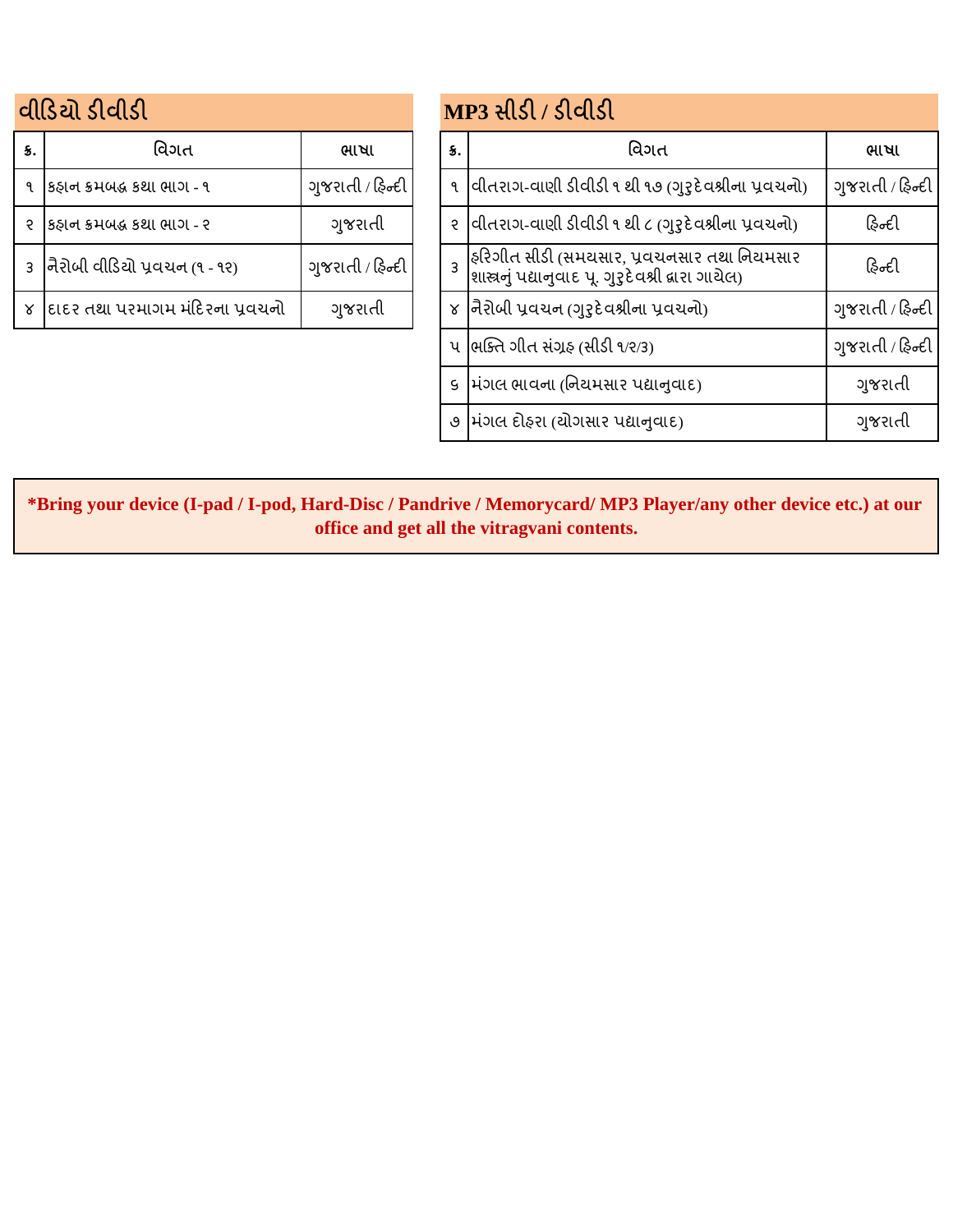वीतराग**-**वाणी

**:** ूकाशक **:**

### श्री कुंदकुंद-कहान पारमार्थिक ट्रस्ट

 $302$ , कृष्ण कुंज, विले पार्ले (वेस्ट), मुंबई-400056, महाराष्ट्र, भारत

फोन नं. : 022-26130820/26104912 | ई-मेल : info@vitragvani.com

## ूकाशन

| क्र. | शास्त्र का नाम                              | भाषा             |
|------|---------------------------------------------|------------------|
|      | <u>क. मूल शास्त्र</u>                       |                  |
| Ş    | इष्टोपदेश                                   | हिन्दी           |
| २    | समाधितंत्र                                  | हिन्दी           |
| ҙ    | अष्टपाहड                                    | मराठी            |
| ४    | आराधनासार                                   | हिन्दी           |
| ત્ર  | वरंगचरिउ                                    | हिन्दी           |
| 3    | भगवती आराधना                                | हिन्दी           |
| وا   | पांडव पुराण (प्रेस में)                     | गुजराती          |
|      | <u>ख. ज्ञानी द्वारा रचित</u>                |                  |
| Ş    | श्री हरिवंशपुराण वचनिका                     | हिन्दी           |
| 5    | श्री पद्मपुराण वचनिका                       | हिन्दी           |
| 3    | भरतेश वैभव                                  | गुजराती          |
| ४    | बहेनश्री का ज्ञान वैभव                      | हिन्दी           |
|      | <u>ग. गुरुदेवश्री संकलित प्रवचन शास्त्र</u> |                  |
| १    | समयसार नाटक प्रवचन भाग -१                   | गुजराती / हिन्दी |
| ર    | समयसार नाटक प्रवचन भाग -२                   | हिन्दी           |
| З    | परमात्म प्रकाश प्रवचन भाग -१                | गुजराती          |
| ୪    | परमात्म प्रकाश प्रवचन भाग -२                | गुजराती          |
| Ч    | अनुभव प्रकाश प्रवचन                         | हिन्दी           |
| ξ    | अष्टपाहुड प्रवचन भाग -१                     | हिन्दी           |
| وا   | बृहद द्रव्य संग्रह प्रवचन भाग -१            | हिन्दी           |
| ८    | बृहद द्रव्य संग्रह प्रवचन भाग -२            | हिन्दी           |
| ९    | प्रवचन रत्न चिंतामणी भाग -२                 | हिन्दी           |
| १०   | प्रवचन रत्न चिंतामणी भाग -३                 | हिन्दी           |

|               | प्रकारान                                    |                  |      |                                                       |                  |
|---------------|---------------------------------------------|------------------|------|-------------------------------------------------------|------------------|
| क्र.          | शास्त्र का नाम                              | भाषा             | क्र. | शास्त्र का नाम                                        | भाषा             |
|               | <u> फ. मूल शास्त्र</u>                      |                  |      | <u>घ. गुरुदेवश्री अक्षरश: प्रवचन शास्त्र</u>          |                  |
|               | १  इष्टोपदेश                                | हिन्दी           |      | योगसार प्रवचन भाग -१                                  | गुजराती / हिन्दी |
| २             | सिमाधितंत्र                                 | हिन्दी           |      | योगसार प्रवचन भाग -२                                  | गुजराती / हिन्दी |
| ҙ             | अष्टपाहड                                    | मराठी            |      | पुरुर्षाथसिद्धिउपाय प्रवचन भाग -१                     | गुजराती / हिन्दी |
| ४             | आराधनासार                                   | हिन्दी           |      | ४  पुरुर्षाथसिद्धिउपाय प्रवचन भाग -२                  | गुजराती          |
| બુ            | विरंगचरिउ                                   | हिन्दी           |      | ५  पुरुर्षाथसिद्धिउपाय प्रवचन भाग -३                  | गुजराती          |
| ξ             | भगवती आराधना                                | हिन्दी           | ξ    | पिचकल्याण्क प्रवचन                                    | हिन्दी           |
|               | ७  पांडव पुराण (प्रेस में)                  | गुजराती          |      | 9- समयसार सिद्धि भाग ﴾                                | हिन्दी           |
|               | <u>ख. जानी द्वारा रचित</u>                  |                  |      | समयसार सिद्धि भाग -२ (पूर्वाध)                        | हिन्दी           |
|               | श्री हरिवंशपुराण वचनिका                     | हिन्दी           |      | सिमयसार सिद्धि भाग -२ (उत्तरार्ध)                     | हिन्दी           |
|               | २  श्री पद्मपुराण वचनिका                    | हिन्दी           | १०   | श्रावक साधना                                          | हिन्दी           |
| $\mathfrak z$ | भरतेश वैभव                                  | गुजराती          |      | ११  अमृत प्रवचन भाग -१                                | हिन्दी           |
| ୪             | बहेनश्री का ज्ञान वैभव                      | हिन्दी           |      | <u>इ. कथा-वार्ता / पूजन-विधान / अन्य साहित्य</u>      |                  |
|               | <u>ग. गुरुदेवश्री संकलित प्रवचन शास्त्र</u> |                  |      | श्री जैन सिद्धांत प्रश्नोत्तरमाला                     | हिन्दी           |
|               | १  समयसार नाटक प्रवचन भाग -१                | गुजराती / हिन्दी |      | बोधि समाधि निधान भाग -१                               | गुजराती / हिन्दी |
|               | २  समयसार नाटक प्रवचन भाग -२                | हिन्दी           |      | बोधि समाधि निधान भाग -२                               | गुजराती          |
| 3             | ।परमात्म प्रकाश प्रवचन भाग -१               | गुजराती          |      | श्री दिगंबर जैन तीर्थ दर्शन                           | गुजराती          |
| ४             | परमात्म प्रकाश प्रवचन भाग -२                | गुजराती          | Ч    | द्रिव्यदृष्टि जिनेश्वर पर्यायदृष्टि विनश्वर           | गुजराती / हिन्दी |
| ٷ             | अनुभव प्रकाश प्रवचन                         | हिन्दी           | ξ    | जैन पूजांजलि                                          | गुजराती          |
| ξ             | अष्टपाहुड प्रवचन भाग -१                     | हिन्दी           | ७    | बिलिदान (चित्रकथा)                                    | हिन्दी           |
| وا            | बृहद द्रव्य संग्रह प्रवचन भाग -१            | हिन्दी           | ८    | कामदेव प्रयुम्न (चित्रकथा)                            | हिन्दी           |
| $\epsilon$    | बृहद द्रव्य संग्रह प्रवचन भाग -२            | हिन्दी           | ९    | वचनामृतसार                                            | हिन्दी           |
| ९             | प्रिवचन रत्न चिंतामणी भाग -२                | हिन्दी           |      | १० विराग्य वृषा                                       | गुजराती / हिन्दी |
|               | १०  प्रवचन रत्न चिंतामणी भाग -३             | हिन्दी           |      | ११  श्रीमद् कुंदकुंदाचार्य देव तथा पोन्नुर पर्वत पूजन | गुजराती          |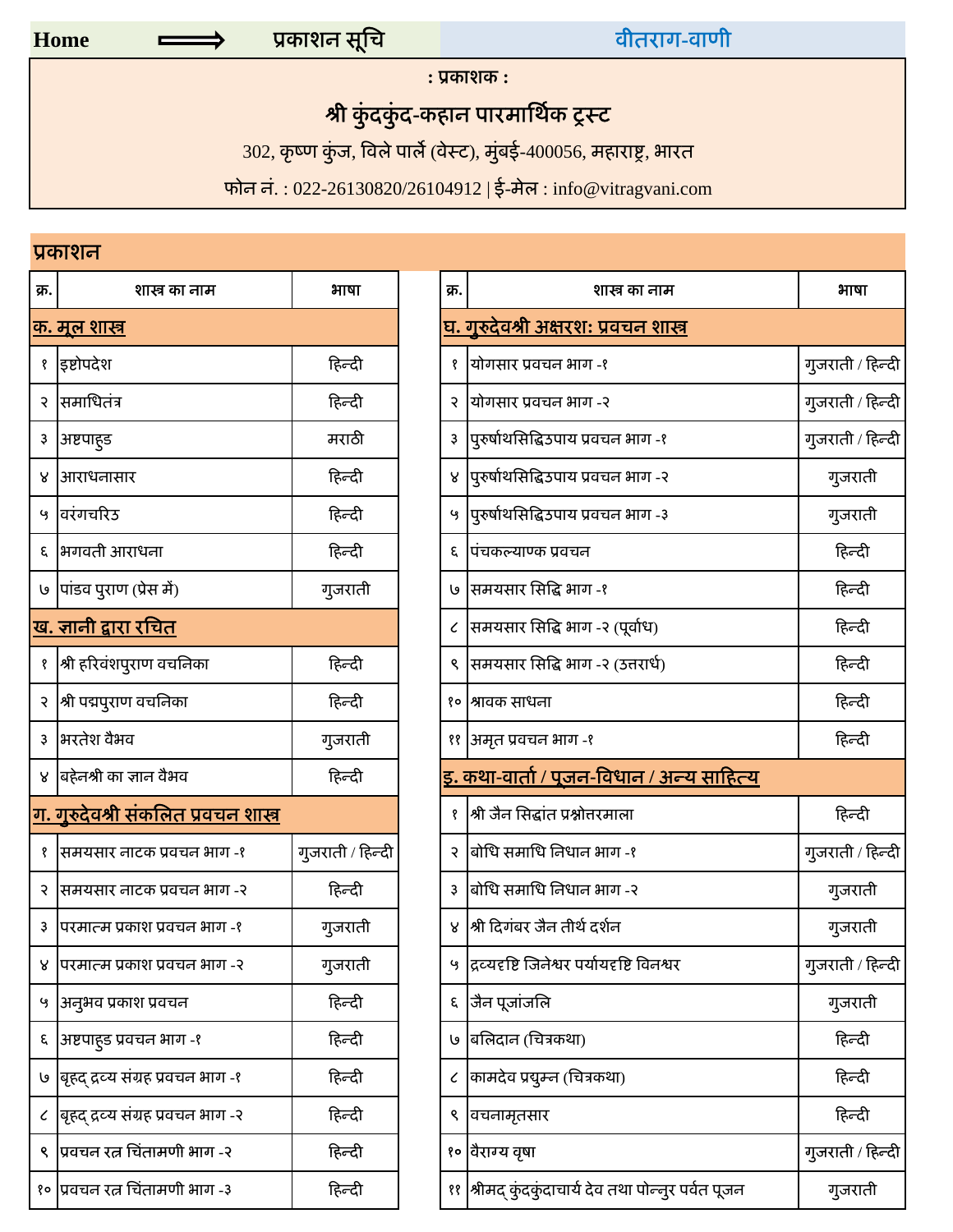## वीिडयो डीवीडी **MP3** सीडी **/** डीवीडी

| क्र. | विगत                            | भाषा             | क्र. | विगत                                                                                              |
|------|---------------------------------|------------------|------|---------------------------------------------------------------------------------------------------|
|      | कहान क्रमबद्ध कथा भाग -१        | गुजराती / हिन्दी |      | (गुरुदेवश्री के प्रवचन) وا (गुरुदेवश्री के प्रवचन)                                                |
|      | कहान क्रमबद्ध कथा भाग -२        | गुजराती          |      | वीतराग-वाणी डीवीडी १ से ८ (गुरुदेवश्री के प्रवचन)                                                 |
|      | नैरोबी वीडियो प्रवचन (१ - १२)   | गुजराती / हिन्दी |      | हरिगीत सीडी (समयसार, प्रवचनसार तथा नियमसार<br>शास्त्र पद्यानुवाद पू. गुरुदेवश्री द्वारा गाया हुआ) |
|      | दादर तथा परमागम मंदिर के प्रवचन | गुजराती          | ४    | नैरोबी प्रवचन (गुरुदेवश्री के प्रवचन)                                                             |

|      | ग्रीडियो डीवीडी                    |                  | <b>MP3 सीडी / डीवीडी</b> |                                                                                                    |                  |  |  |
|------|------------------------------------|------------------|--------------------------|----------------------------------------------------------------------------------------------------|------------------|--|--|
| क्र. | विगत                               | भाषा             | क्र.                     | विगत                                                                                               | भाषा             |  |  |
|      | १  कहान क्रमबद्ध कथा भाग -१        | गुजराती / हिन्दी |                          | (गुरुदेवश्री के प्रवचन) ७१ से १७ (गुरुदेवश्री के प्रवचन)                                           | गुजराती / हिन्दी |  |  |
|      | २ किहान क्रमबद्ध कथा भाग -२        | गुजराती          |                          | वीतराग-वाणी डीवीडी १ से ८ (गुरुदेवश्री के प्रवचन)                                                  | हिन्दी           |  |  |
|      | ३  नैरोबी वीडियो प्रवचन (१ - १२)   | गुजराती / हिन्दी |                          | हिरिगीत सीडी (समयसार, प्रवचनसार तथा नियमसार<br>शास्त्र पद्यानुवाद पू. गुरुदेवश्री द्वारा गाया हुआ) | हिन्दी           |  |  |
|      | ४  दादर तथा परमागम मंदिर के प्रवचन | गुजराती          |                          | नैरोबी प्रवचन (गुरुदेवश्री के प्रवचन)                                                              | गुजराती / हिन्दी |  |  |
|      |                                    |                  |                          | ५  भक्ति गीत संग्रह (सीडी १/२/३)                                                                   | गुजराती / हिन्दी |  |  |
|      |                                    |                  |                          | मंगल भावना (नियमसार पद्यानुवाद)                                                                    | गुजराती          |  |  |
|      |                                    |                  |                          | ७  मंगल दोहरा (योगसार पद्यानुवाद)                                                                  | गुजराती          |  |  |

**\*Bring your device (I-pad / I-pod, Hard-Disc / Pandrive / Memorycard/ MP3 Player/any other device etc.) at our office and get all the vitragvani contents.**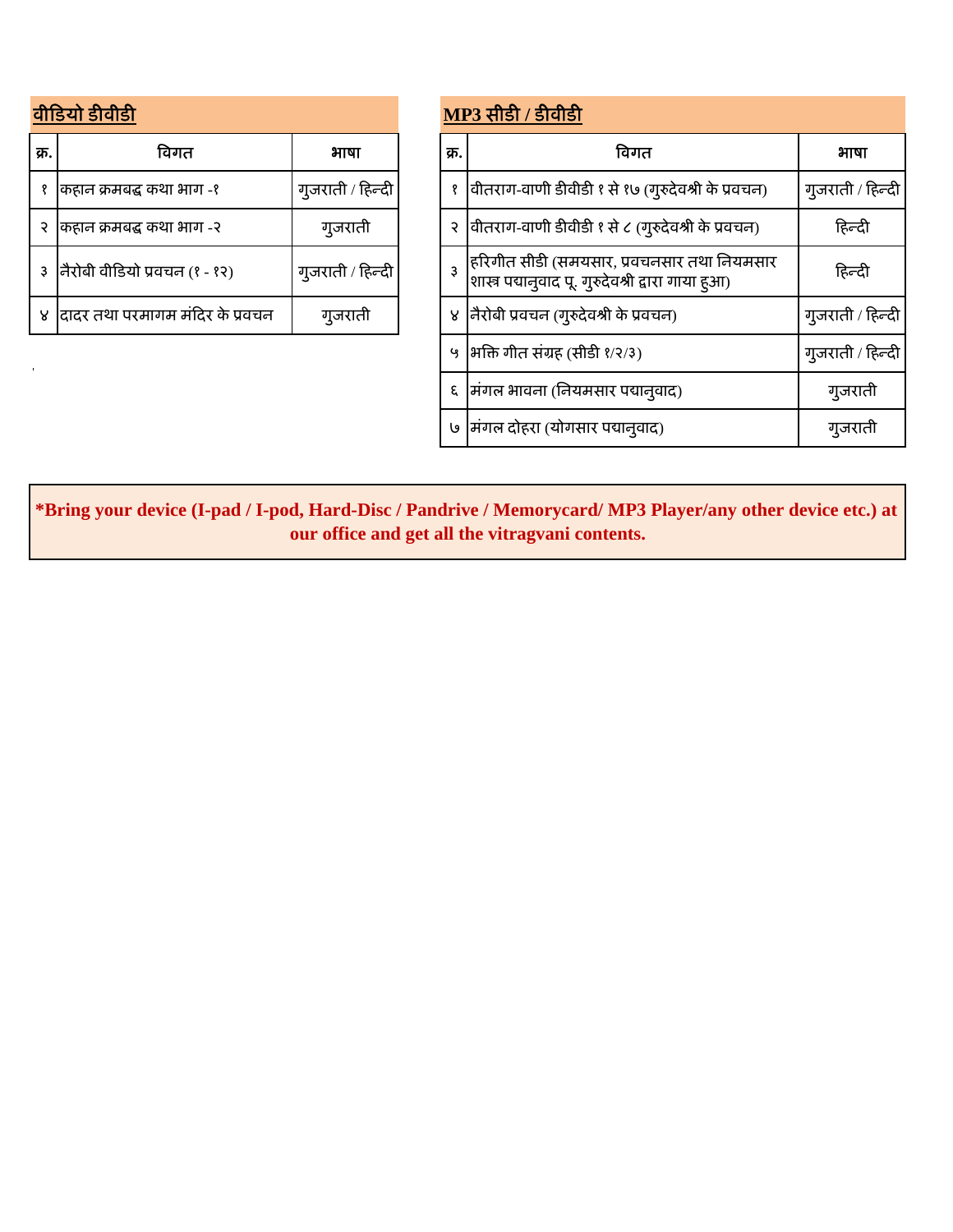**: Available at :**

#### **Shree Kundkund-Kahan Parmarthik Trust**

302 Krishn Kunj, Vile Parle (West), Mumbai-400056, Maharashtra, India

Tel. No. : 022-26130820/26104912 | Email : info@vitragvani.com

#### **PUBLICATIONS**

| No.            | <b>Book Name</b>                                   | <b>Languages</b> | No.            | <b>Book Name</b>                                       | Lan            |
|----------------|----------------------------------------------------|------------------|----------------|--------------------------------------------------------|----------------|
|                | <b>A. Mool Shastras</b>                            |                  |                | D. Gurudevshree Word 2 Word Pravachan Shastras         |                |
| 1              | Ishtopadesh                                        | Hindi            | 1              | Yogsaar Pravachan Bhag -1                              | Guj            |
| $\overline{2}$ | Samadhitantra                                      | Hindi            | 2              | Yogsaar Pravachan Bhag-2                               | Guj            |
| 3              | Ashtpahud                                          | Marathi          | 3              | Purusharth Siddhi Upaay Bhag -1                        | Gu             |
| 4              | Aaradhanasaar                                      | Hindi            | 4              | Purusharth Siddhi Upaay Bhag -2                        | G              |
| 5              | Varangchariu                                       | Hindi            | 5              | Purusharth Siddhi Upaay Bhag -3                        | G <sub>l</sub> |
| 6              | Bhagwati Aaradhana                                 | Hindi            | 6              | Panchkalyanak Pravachan                                | H              |
| 7              | Pandav Puran (in Press)                            | Gujrati          | 7              | Samaysaar Siddhi Bhag -1                               | H              |
|                |                                                    |                  | 8              | Samaysaar Siddhi Bhag -2 (Purvardh)                    | H              |
|                | <b>B. Gnaani Krut Shastras</b>                     |                  | 9              | Samaysaar Siddhi Bhag -2 (Uttarardh)                   | H              |
| 1              | Shree Harivansh Puran Vachanika                    | Hindi            | 10             | Shravak Sadhana                                        | H              |
| 2              | Shree Padampuran Vachanika                         | Hindi            | 11             | Amrut Pravachan Bhag-1                                 | $\mathbf H$    |
| 3              | <b>Bhartesh Vaibhav</b>                            | Gujrati          |                |                                                        |                |
| 4              | Bahenshree Ka Gnaan Vaibhav                        | Hindi            |                | E. Katha-Varta/Poojan-Vidhan & Other Literature        |                |
|                |                                                    |                  | 1              | Shree Jain Siddhant Prashnottarmala                    | $\mathbf H$    |
|                | <b>C. Gurudevshree Sankalit Pravachan Shastras</b> |                  | 2              | Bodhi Samadhi Nidhaan Bhag -1                          | Gu             |
| $\mathbf{1}$   | Samaysaar Natak Pravachan Bhag -1                  | Guj./Hin.        | 3              | Bodhi Samadhi Nidhaan Bhag -2                          | G <sub>l</sub> |
| $\overline{2}$ | Samaysaar Natak Pravachan Bhag -2                  | Hindi            | $\overline{4}$ | Shree Digambar Jain Teerth Darshan                     | G <sub>l</sub> |
| 3              | Parmatma Prakash Pravachan Bhag -1                 | Gujrati          | 5              | Dravyadrushti Jineshwar Paryay Drushti<br>Vineshwar    | Guj            |
| 4              | Parmatma Prakash Pravachan Bhag -2                 | Gujrati          | 6              | Jain Poojanjali                                        | G              |
| 5              | Anubhav Prakash Pravachan                          | Hindi            | 7              | Balidaan (Comic)                                       | H              |
| 6              | Ashtapaahud Pravachan Bhag -1                      | Hindi            | 8              | Kaamdev Pradhyman (Comic)                              | H              |
| 7              | Bruhad Dravyasangrah Pravachan Bhag-1              | Hindi            | 9              | Vachanaamrutsaar                                       | $\mathbf H$    |
| 8              | Bruhad Dravyasangrah Pravachan Bhag-2              | Hindi            | 10             | Vairagya Varsha                                        | Guj            |
| 9              | Pravachan Ratna Chintaamani Bhag -2                | Hindi            | 11             | Shrimad Kundkund Aacharyadev & Ponnur Parvat<br>Poojan | G <sub>l</sub> |
| 10             | Pravachan Ratna Chintaamani Bhag -3                | Hindi            |                |                                                        |                |

| No.            | <b>Book Name</b>                            | <b>Languages</b> | No.<br><b>Book Name</b> |                                                        | <b>Languages</b> |  |  |
|----------------|---------------------------------------------|------------------|-------------------------|--------------------------------------------------------|------------------|--|--|
|                | <b>A. Mool Shastras</b>                     |                  |                         | <b>D. Gurudevshree Word 2 Word Pravachan Shastras</b>  |                  |  |  |
|                | Ishtopadesh                                 | Hindi            |                         | Yogsaar Pravachan Bhag -1                              | Guj./Hin.        |  |  |
| $\overline{2}$ | Samadhitantra                               | Hindi            | $\mathfrak{2}$          | Yogsaar Pravachan Bhag-2                               | Guj./Hin.        |  |  |
| 3              | Ashtpahud                                   | Marathi          | 3                       | Purusharth Siddhi Upaay Bhag -1                        | Guj./Hin.        |  |  |
| $\overline{4}$ | Aaradhanasaar                               | Hindi            | 4                       | Purusharth Siddhi Upaay Bhag -2                        | Gujrati          |  |  |
| 5              | Varangchariu                                | Hindi            | 5                       | Purusharth Siddhi Upaay Bhag -3                        | Gujrati          |  |  |
| 6              | Bhagwati Aaradhana                          | Hindi            | 6                       | Panchkalyanak Pravachan                                | Hindi            |  |  |
| 7              | Pandav Puran (in Press)                     | Gujrati          | 7                       | Samaysaar Siddhi Bhag -1                               | Hindi            |  |  |
|                |                                             |                  |                         | Samaysaar Siddhi Bhag -2 (Purvardh)                    | Hindi            |  |  |
|                | <b>B. Gnaani Krut Shastras</b>              |                  | 9                       | Samaysaar Siddhi Bhag -2 (Uttarardh)                   | Hindi            |  |  |
| $\overline{1}$ | Shree Harivansh Puran Vachanika             | Hindi            | 10                      | Shravak Sadhana                                        | Hindi            |  |  |
| 2              | Shree Padampuran Vachanika                  | Hindi            | 11                      | Amrut Pravachan Bhag-1                                 | Hindi            |  |  |
| 3              | <b>Bhartesh Vaibhav</b>                     | Gujrati          |                         |                                                        |                  |  |  |
| 4              | Bahenshree Ka Gnaan Vaibhav                 | Hindi            |                         | E. Katha-Varta/Poojan-Vidhan & Other Literature        |                  |  |  |
|                |                                             |                  |                         | Shree Jain Siddhant Prashnottarmala                    | Hindi            |  |  |
|                | C. Gurudevshree Sankalit Pravachan Shastras |                  | 2                       | Bodhi Samadhi Nidhaan Bhag -1                          | Guj./Hin.        |  |  |
| -1             | Samaysaar Natak Pravachan Bhag -1           | Guj./Hin.        | 3                       | Bodhi Samadhi Nidhaan Bhag -2                          | Gujrati          |  |  |
| $\sqrt{2}$     | Samaysaar Natak Pravachan Bhag -2           | Hindi            | 4                       | Shree Digambar Jain Teerth Darshan                     | Gujrati          |  |  |
| 3              | Parmatma Prakash Pravachan Bhag -1          | Gujrati          | 5                       | Dravyadrushti Jineshwar Paryay Drushti<br>Vineshwar    | Guj./Hin.        |  |  |
| $\overline{4}$ | Parmatma Prakash Pravachan Bhag -2          | Gujrati          | 6                       | Jain Poojanjali                                        | Gujrati          |  |  |
| 5              | Anubhav Prakash Pravachan                   | Hindi            | 7                       | Balidaan (Comic)                                       | Hindi            |  |  |
| 6              | Ashtapaahud Pravachan Bhag -1               | Hindi            | 8                       | Kaamdev Pradhyman (Comic)                              | Hindi            |  |  |
| 7              | Bruhad Dravyasangrah Pravachan Bhag-1       | Hindi            | 9                       | Vachanaamrutsaar                                       | Hindi            |  |  |
| 8              | Bruhad Dravyasangrah Pravachan Bhag -2      | Hindi            | 10                      | Vairagya Varsha                                        | Guj./Hin.        |  |  |
| 9              | Pravachan Ratna Chintaamani Bhag -2         | Hindi            | 11                      | Shrimad Kundkund Aacharyadev & Ponnur Parvat<br>Poojan | Gujrati          |  |  |
|                |                                             |                  |                         |                                                        |                  |  |  |